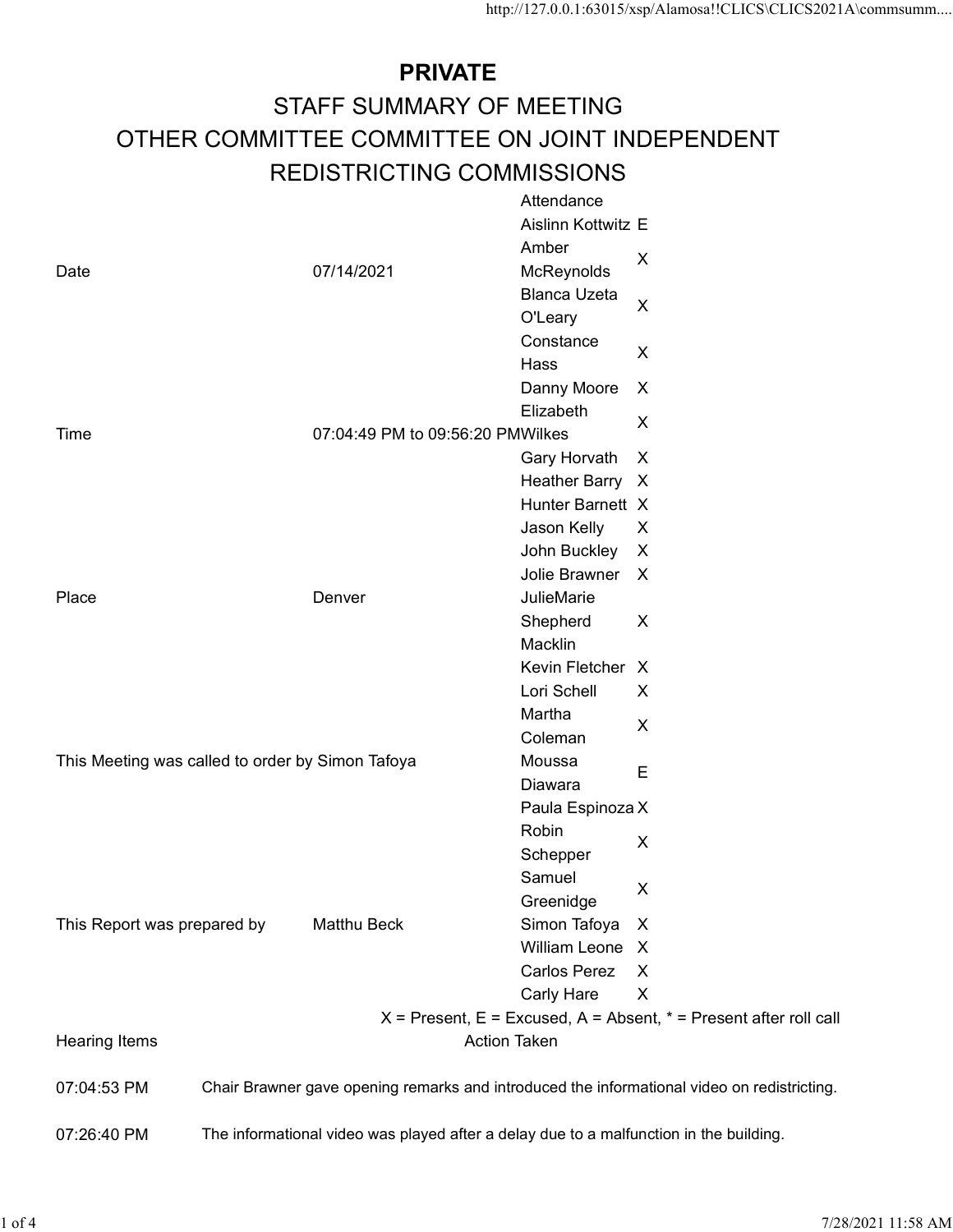| 07:39:02 PM | Ms. Margaret Atencio, representing self, testified. She stated that she did not believe the |
|-------------|---------------------------------------------------------------------------------------------|
|             | current congressional districts demonstrate compactness or communities of interest.         |
|             | Commissioners asked follow up questions regarding Ms. Atencio's thoughts on the             |
|             | congressional districts.                                                                    |

- 07:46:41 PM Ms. Margo Radach, representing self, testified. She stated that she supported keeping Denver in a single congressional district but believed that the state senate district map dilutes the voice of Denver.
- 07:49:42 PM Mr. Garrett Flicker, Chairman of Denver Republican Party, representing self, testified. He stated that he has concerns with state house and senate maps splitting up Denver neighborhoods. He stated that all of Denver should be kept together in a congressional district.
- 07:52:44 PM Speaker of the House Alec Garnett, representing self, testified. He stated that Denver is the region's economic hub and a regional and international transportation hub.
- 07:56:41 PM Ms. Wendy Warner, representing self, testified. She stated that she has lived in Denver for 47 years and has been in 4 different state house and senate districts. She suggested that the commission make a senate district along the southern boundary of Denver in order to make a competitive district. Commissioner Perez asked a follow up questions regarding Ms. Warner's comments on house districts 5 and 8.
- 08:05:41 PM Mr. Salvador Hernandez, representing Mi Familia Vota, testified. Mr. Hernandez gave background on Mi Familia Vota. Mr. Hernandez stated concerns with Commerce City being divided in the congressional map. He also asked that the commission extend the public comment period or increase the amount of public meetings available to the Latino population. Commissioners asked Mr. Hernandez follow up questions regarding Commerce City and the southern Latino population.
- 08:16:09 PM Representative in Southern Colorado Susan Lontine, representing self, testified. She shared her thoughts and experiences from representing House District 1. She shared her concerns with a neighborhood in southwest Denver that is heavily latino populated being left out of CD1. Commissioners asked a follow up question of which neighborhoods should be left from CD1. her thoughts and experiences from representing House District 1. She shared her concerns<br>with a neighborhood in southwest Denver that is heavily latino populated being left out of<br>CD1. Commissioners asked a follow up quest
	- 08:26:10 PM Ms. Sue Johnson, representing self, testified. She stated her appreciation for CD1 as it keeps Denver together on a local and national level. She stated that Glendale citizens she knows would like to stay grouped with Denver.
	- 08:31:01 PM Mr. Daniel Willis, representing self, testified. Mr. Willis stated that the current congressional districts split too many counties and shared his suggestions for change to minimize splits.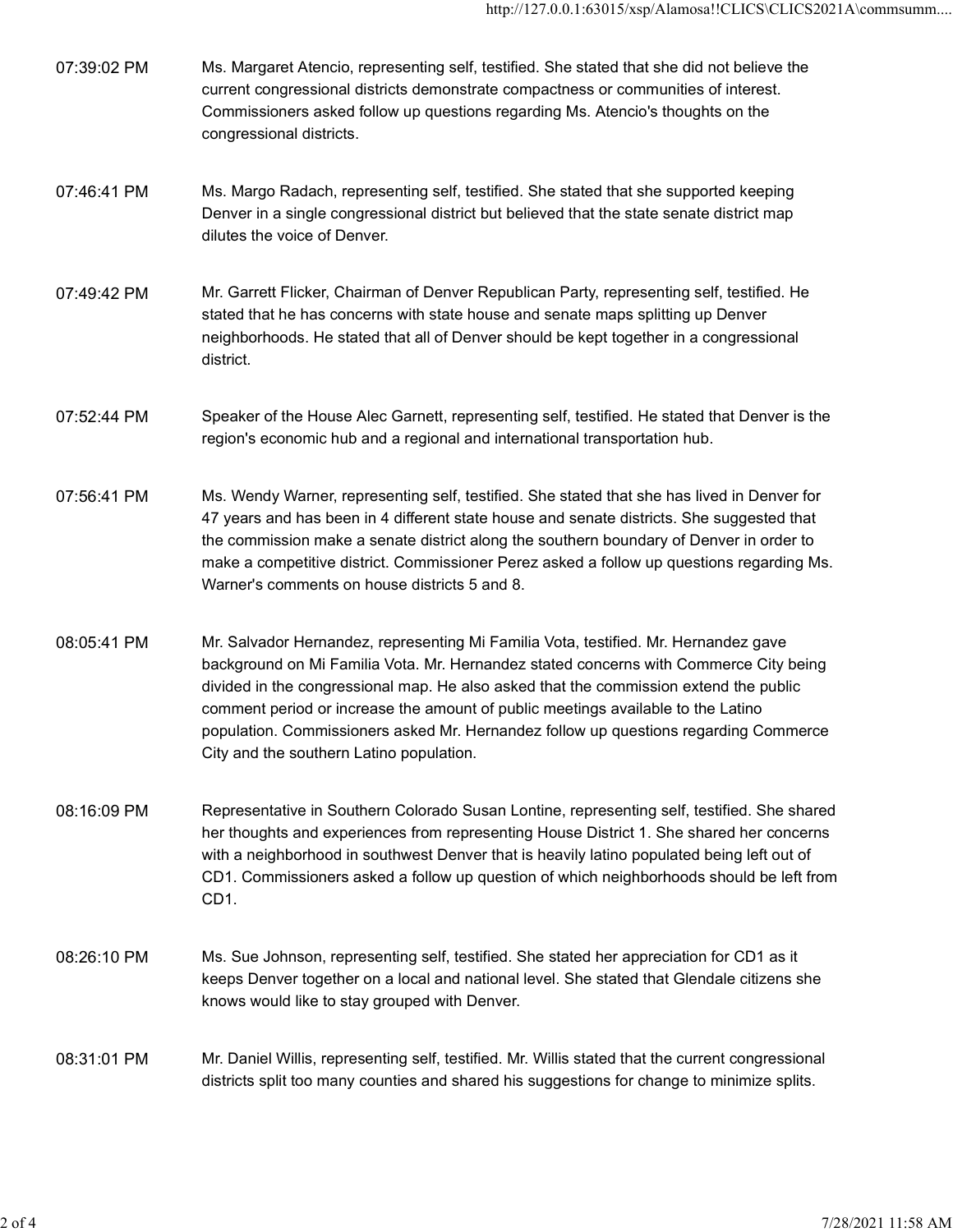| Mr. Frederick Damour, representing self, testified. Mr. Damour asked if the commission is<br>08:45:30 PM<br>offering it's explanation for the district decisions. Commissioner Tafoya responded informing<br>Mr. Damour where to find this information.<br>Mr. Guillermo Diaz, Co-chair of the Denver Republican Party, representing self, testified. Mr.<br>08:47:44 PM<br>Diaz asked that the commission keep the state house districts as they are.<br>Mr. Douglas Pryce, representing self, testified. Mr. Pryce stated concerns regarding multiple<br>08:49:33 PM<br>counties being split into multiple districts. He stated his preference for the southern part of<br>Denver to be kept in CD1 over the northern part.<br>08:54:14 PM<br>Ms. Celeste Gamache, representing self, testified. She stated that the southern part of<br>Denver should be grouped into a single state senate district instead of split as it currently is<br>in the plan.<br>Ms. Deborah Burgess, representing self, testified. She expressed concerns with the current<br>08:58:03 PM<br>maps and how they affect disenfranchised communities. Commissioners asked follow up<br>questions regarding Ms. Burgess' concerns.<br>Mr. Gil Reyes, representing self, testified. Mr. Reyes expressed concerns with how the<br>09:09:28 PM<br>Hispanic population would be negatively affected by the current maps. Commissioners<br>asked follow up questions regarding communities of interest and shared policy concerns in<br>the Hispanic population.<br>09:22:29 PM<br>Ms. Maha Kamal, representing self, testified. Ms. Kamal asked the commissioners to look at<br>judicial districts and to reach out to judges as they may be able to give good insight on their |
|--------------------------------------------------------------------------------------------------------------------------------------------------------------------------------------------------------------------------------------------------------------------------------------------------------------------------------------------------------------------------------------------------------------------------------------------------------------------------------------------------------------------------------------------------------------------------------------------------------------------------------------------------------------------------------------------------------------------------------------------------------------------------------------------------------------------------------------------------------------------------------------------------------------------------------------------------------------------------------------------------------------------------------------------------------------------------------------------------------------------------------------------------------------------------------------------------------------------------------------------------------------------------------------------------------------------------------------------------------------------------------------------------------------------------------------------------------------------------------------------------------------------------------------------------------------------------------------------------------------------------------------------------------------------------------------------------------------------------------------------------------|
|                                                                                                                                                                                                                                                                                                                                                                                                                                                                                                                                                                                                                                                                                                                                                                                                                                                                                                                                                                                                                                                                                                                                                                                                                                                                                                                                                                                                                                                                                                                                                                                                                                                                                                                                                        |
|                                                                                                                                                                                                                                                                                                                                                                                                                                                                                                                                                                                                                                                                                                                                                                                                                                                                                                                                                                                                                                                                                                                                                                                                                                                                                                                                                                                                                                                                                                                                                                                                                                                                                                                                                        |
|                                                                                                                                                                                                                                                                                                                                                                                                                                                                                                                                                                                                                                                                                                                                                                                                                                                                                                                                                                                                                                                                                                                                                                                                                                                                                                                                                                                                                                                                                                                                                                                                                                                                                                                                                        |
|                                                                                                                                                                                                                                                                                                                                                                                                                                                                                                                                                                                                                                                                                                                                                                                                                                                                                                                                                                                                                                                                                                                                                                                                                                                                                                                                                                                                                                                                                                                                                                                                                                                                                                                                                        |
|                                                                                                                                                                                                                                                                                                                                                                                                                                                                                                                                                                                                                                                                                                                                                                                                                                                                                                                                                                                                                                                                                                                                                                                                                                                                                                                                                                                                                                                                                                                                                                                                                                                                                                                                                        |
|                                                                                                                                                                                                                                                                                                                                                                                                                                                                                                                                                                                                                                                                                                                                                                                                                                                                                                                                                                                                                                                                                                                                                                                                                                                                                                                                                                                                                                                                                                                                                                                                                                                                                                                                                        |
| areas. She suggested the commissions consider diversity training.                                                                                                                                                                                                                                                                                                                                                                                                                                                                                                                                                                                                                                                                                                                                                                                                                                                                                                                                                                                                                                                                                                                                                                                                                                                                                                                                                                                                                                                                                                                                                                                                                                                                                      |
| Mrs. Xochitl(Sochi) Gaytan, co-chair of Colorado Latino Forum, representing self, testified.<br>09:27:59 PM<br>She stated that minority populations are being forced to the corners and margins of CD1.<br>She voiced her opposition to moving northern Denver areas into CD8. She recommended<br>cutting the southeast corridor of Denver from CD1 into CD6.                                                                                                                                                                                                                                                                                                                                                                                                                                                                                                                                                                                                                                                                                                                                                                                                                                                                                                                                                                                                                                                                                                                                                                                                                                                                                                                                                                                          |
| 09:33:46 PM<br>Mr. Gabriel Martinez, representing self, testified. He reiterated previous testifiers points<br>regarding moving southwest Denver back into CD1. Commissioner Perez asked Mr.<br>Martinez how gentrification has affected southwest Denver.                                                                                                                                                                                                                                                                                                                                                                                                                                                                                                                                                                                                                                                                                                                                                                                                                                                                                                                                                                                                                                                                                                                                                                                                                                                                                                                                                                                                                                                                                             |
| 09:43:07 PM<br>Ms. Elisabeth Armstrong, representing self, testified. She reiterated previous comments<br>regarding not fracturing southern Denver into multiple state legislative districts.                                                                                                                                                                                                                                                                                                                                                                                                                                                                                                                                                                                                                                                                                                                                                                                                                                                                                                                                                                                                                                                                                                                                                                                                                                                                                                                                                                                                                                                                                                                                                          |
| 3 of 4<br>7/28/2021 11:58 AM                                                                                                                                                                                                                                                                                                                                                                                                                                                                                                                                                                                                                                                                                                                                                                                                                                                                                                                                                                                                                                                                                                                                                                                                                                                                                                                                                                                                                                                                                                                                                                                                                                                                                                                           |